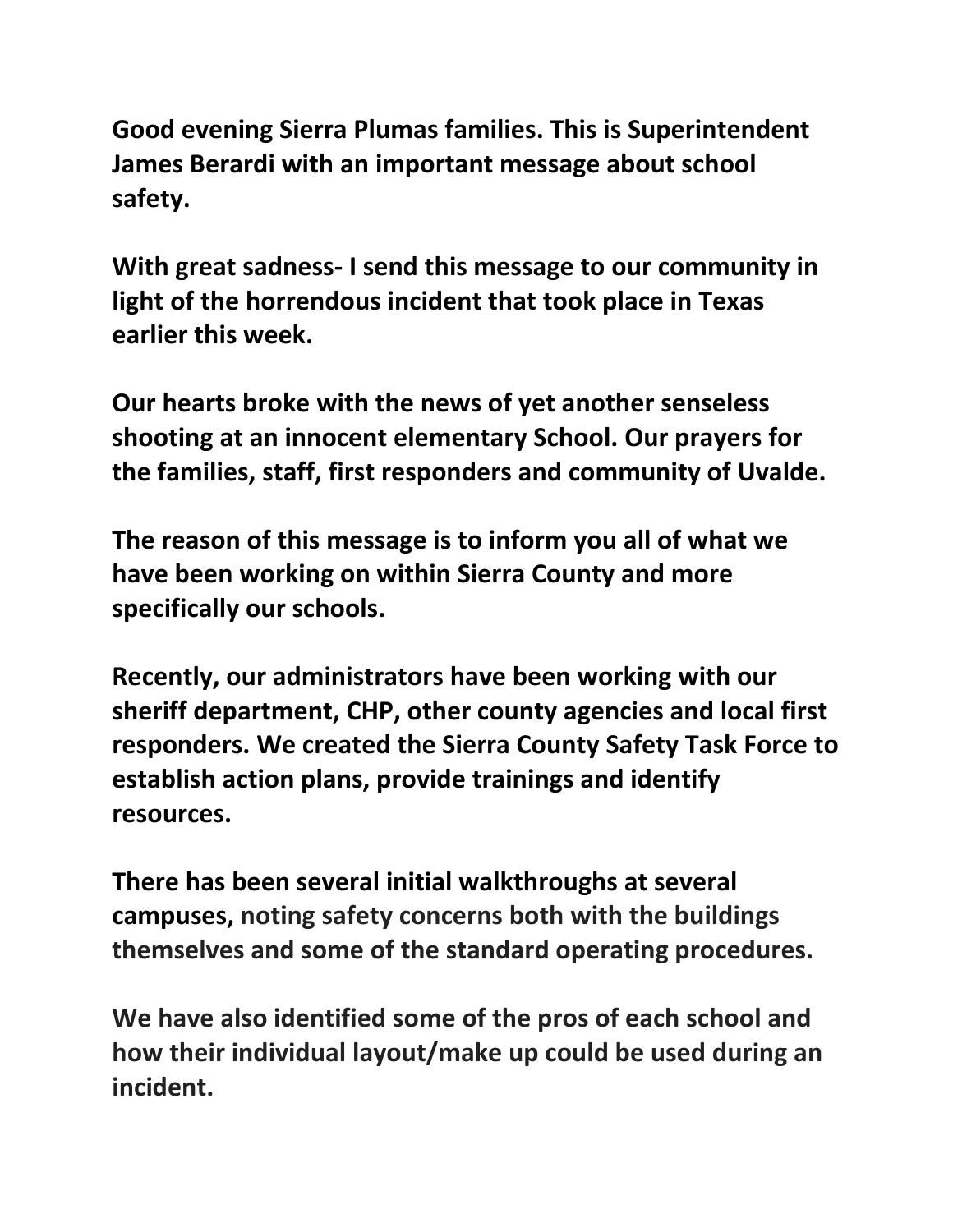**We are putting on training days for the school staff at all schools, in an effort to help staff understand what the law enforcement response will be at this kind of incident, along with some tactical medicine training.** 

**These trainings will also be used to addressed some questions and concerns that the staff have. We will be doing active shooter scenario training with multiple departments and school staff, which will further help them understand what first responders might do, and familiarize law enforcement personnel with the school sites so they will be more efficient at an incident.** 

**These actions will be on-going as we continue to establish and refine procedures and logistics.** 

**Understandably, this is a sensitive topic. There is no single answer for what to do, but we need to make sure that we do all that we can.**

**Though some parents or personnel may find the conversation uncomfortable, they may also find it reassuring to know that, as a whole, their school is thinking about how best to deal with this situation.**

**In addition to planning and training, we are exploring other ways to make our schools safer. The district is looking into**